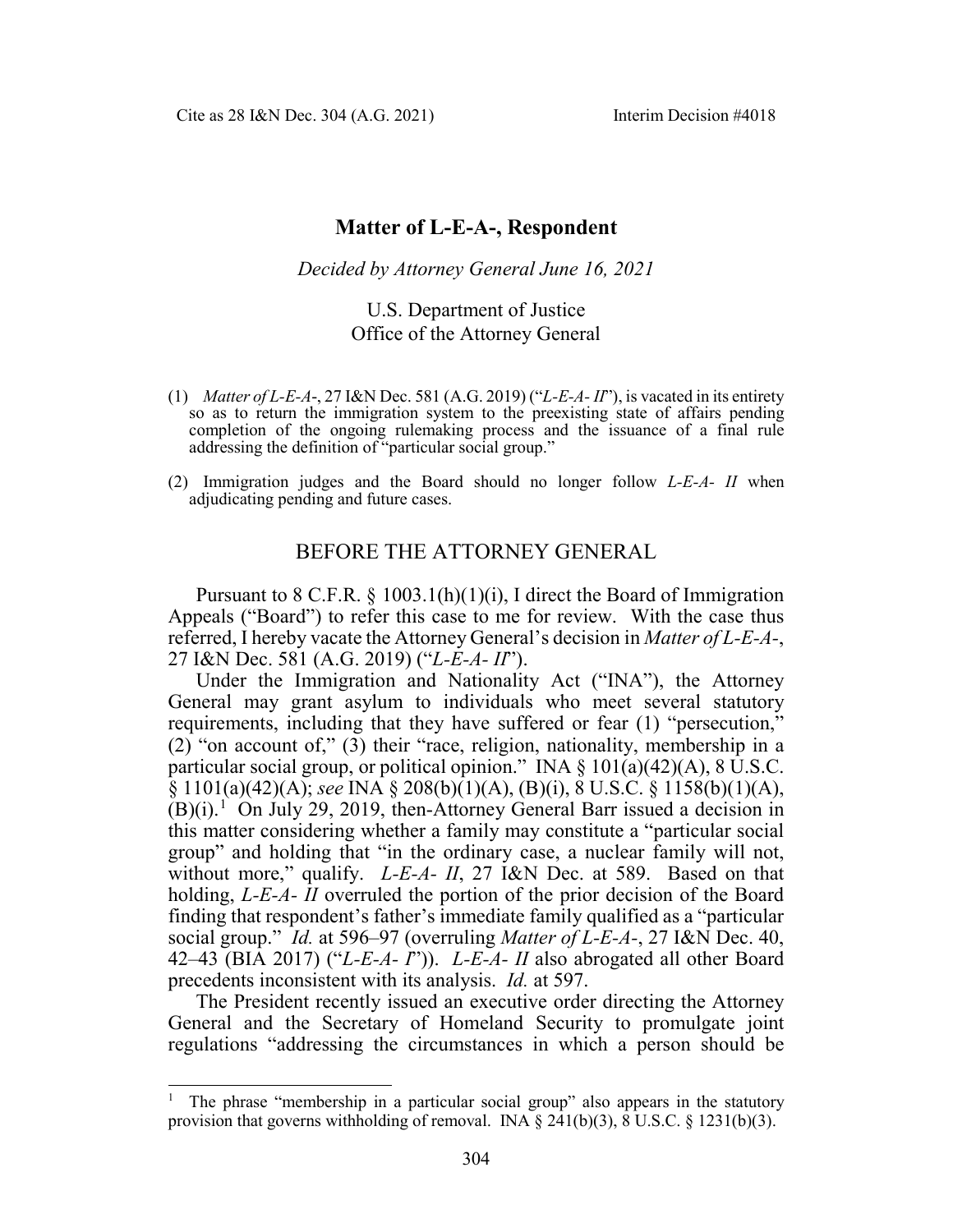considered a member of a 'particular social group.'" Exec. Order No. 14010, § 4(c)(ii), 86 Fed. Reg. 8267, 8271 (Feb. 2, 2021). In the past, my predecessors have vacated Attorney General or Board decisions in light of pending or future rulemakings. *See Matter of Compean*, 25 I&N Dec. 1, 2–3 (A.G. 2009); *Matter of R-A-*, 22 I&N Dec. 906, 906 (BIA 1999, A.G. 2001). I have concluded that the same course of action is appropriate here.

As *L-E-A- II* acknowledged, its analysis is inconsistent with the decisions of several courts of appeals that have recognized families as particular social groups. 27 I&N Dec. at 589–90; *see, e.g.*, *Rios v. Lynch*, 807 F.3d 1123, 1128 (9th Cir. 2015); *Crespin-Valladares v. Holder*, 632 F.3d 117, 125 (4th Cir. 2011); *Torres v. Mukasey*, 551 F.3d 616, 629 (7th Cir. 2008); *Gebremichael v. INS*, 10 F.3d 28, 36 (1st Cir. 1993). In a decision vacating a prior Attorney General opinion that was a similar departure from existing law, one of my predecessors explained that "[t]he preferable administrative process" for reconsidering the existing approach to a "complex" immigration-law question of "great importance" is generally rulemaking because it "affords all interested parties a full and fair opportunity to participate and ensures that the relevant facts and analysis are collected and evaluated." *Compean*, 25 I&N Dec. at 2. Here, too, I have determined that the pending rulemaking specifically addressing the meaning of "particular social group" is the preferable administrative process for considering these issues.<sup>[2](#page-1-0)</sup>

For these reasons, I conclude that *L-E-A- II* should be vacated in its entirety so as to return the immigration system to the preexisting state of affairs pending completion of the ongoing rulemaking process and the issuance of a final rule addressing the definition of "particular social group." Immigration judges and the Board should no longer follow *L-E-A- II* when adjudicating pending and future cases.

As for the disposition of this case, I do not address the Board's conclusion that even if respondent's father's immediate family qualified as a "particular social group," respondent had "failed to establish a nexus" between his membership in that group and "the persecution that he alleged and feared." *L-E-A- II*, 27 I&N Dec. at 597. I also do not disturb the Board's

<span id="page-1-0"></span><sup>&</sup>lt;sup>2</sup> I find further support for vacating *L-E-A- II* in the fact that its analysis of "particular social group" was unnecessary to decide this case because the Board had rejected respondent's asylum claim on another ground. *See L-E-A***-** *II*, 27 I&N Dec. at 584, 597; *see also Compean*, 25 I&N Dec. at 2–3 (vacating a prior Attorney General decision in part because a conclusion in the decision was unnecessary to decide the case); *cf. Matter of Leon-Orosco & Rodriguez-Colas*, 19 I&N Dec. 136, 152 (BIA 1983, A.G. 1984) (expressing reluctance "to insist that the Board provide an exegesis on the phrase 'membership in a particular social group'" when it was unnecessary to decide the case and noting that "such a discussion would have the earmarks of an advisory opinion").